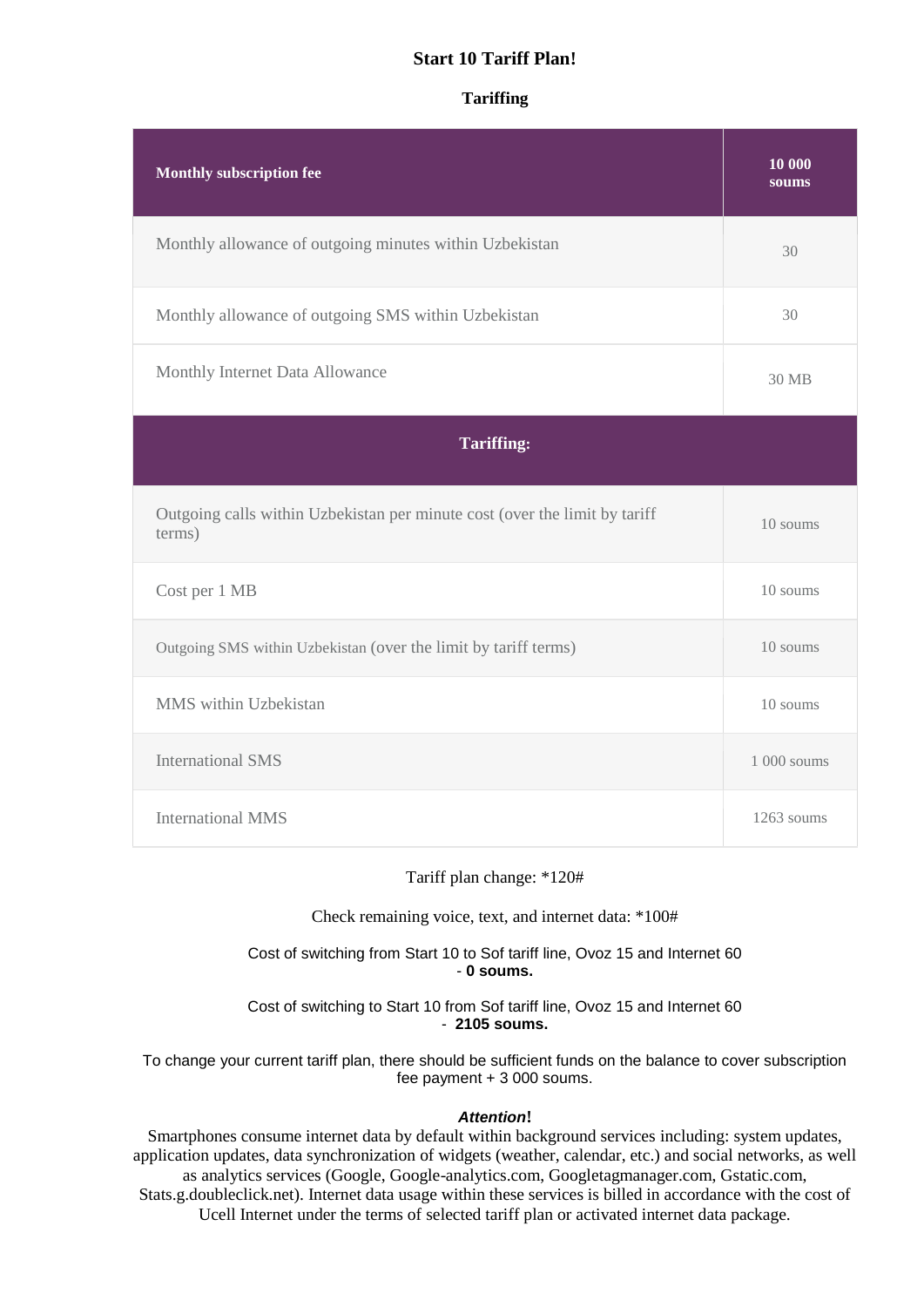#### **Tariff Plan Terms**

**1.** Tariff plan is available for new subscriptions and swaps (USSS \*120#) for Prepaid system subscribers.

**2.** Monthly subscription fee charge and allowances assignment terms:

- Date of monthly subscription fee charge (in a monthly period) is the date of subscription / tariff change to Start 10 tariff plan.

- In case of sufficient funds on the balance, tariff fee charges and allowances will be assigned in full (for new subscriptions).

- In case of insufficient funds amount / a negative balance to cover monthly tariff fee amount - the deduction (fee payment) does not occur, allowances (voice, text, data) by tariff plan terms will not be assigned and tariff fee will not be charged to the debt.

- In case of negative balance or insufficient funds to cover monthly subscription fee, monthly fee (fee deduction) will not be charged and voice, text, internet data allowances within tariff plan will not be assigned, subscriber's balance will not be charged to the debt.

- Subscription fee charges once per month from the date of successful monthly fee charge within tariff plan terms. The date of next monthly subscription fee charge is the date of previous successful tariff fee charge.

- Monthly subscription fee charges and monthly voice, text, internet data allowances within tariff occur from 00:00 to 08:00 (time of charge is not fixed). It should be sufficient amount of funds on the balance for full successful charge of monthly tariff fee.

- In case of a negative balance or insufficient funds to cover monthly tariff fee, subscriber's mobile number will be moved to "blocked" status. The subscription fee will not be charged until top up till sufficient amount.

- Monthly subscription fee will be charged immediately when the subscriber's balance is replenished with sufficient amount of funds for subscription fee charge. In case of successful tariff fee charge, the mobile number moves to 'Active' status and tariff monthly allowances will be assigned in full. Next to this, tariff fee will be charged basing on new monthly cycle within the 1 month interval from the date of last successful tariff fee charge.

**3.** Monthly voice, text, internet data allowances by tariff terms will be assigned only after successful monthly tariff fee charge in current period. Monthly allowances assign for one month from date of charge. Remaining monthly allowances will be transferred to the next month if tariff fee is paid in time. Transferred allowances from previous period are available till the end of the next month' period.

- If tariff fee is not charged in time within billing period, remaining allowances from previous period will not be transferred to the new month period.

- To avoid misunderstandings, please, be sure of sufficient amount top up to cover monthly tariff fee and check the allowances assignment by tariff terms using the USSD request (\*100#).

- Within 'block' status, remaining allowances under the terms of monthly internet data packages are available to subscriber until their expiration date.

- When monthly allowances within tariff plan are over, calls and SMS will be charged according to the costs listed under the terms of the tariff plan (Tariffing).

- When monthly internet data allowance within tariff plan terms is over and there is no extra activated internet data package, access to Internet will be postponed. Subscriber receives SMS with a link to Internet access recovery. To recover an access, please choose the one of the following options:

**• Activate Restart service;**

**• Activate an internet package;**

**• Continue using mobile internet by the cost of 1MB over tariff terms allowances\***

\* If subscriber selects an option of using mobile internet by the cost of 1MB over tariff allowance and then purchases Monthly Internet data package, **the 'using mobile internet at the cost of 1MB over allowance'** option reapplies when the package is over.

### **Subscriber can activate 'Continue using mobile internet at the cost of 1MB over allowance' option by dialing USSD request of \*727# as well.**

When access to the Internet is blocked, in order to use available payment system apps, the subscriber must disable 'data transfer' mode for correct operations in offline mode.